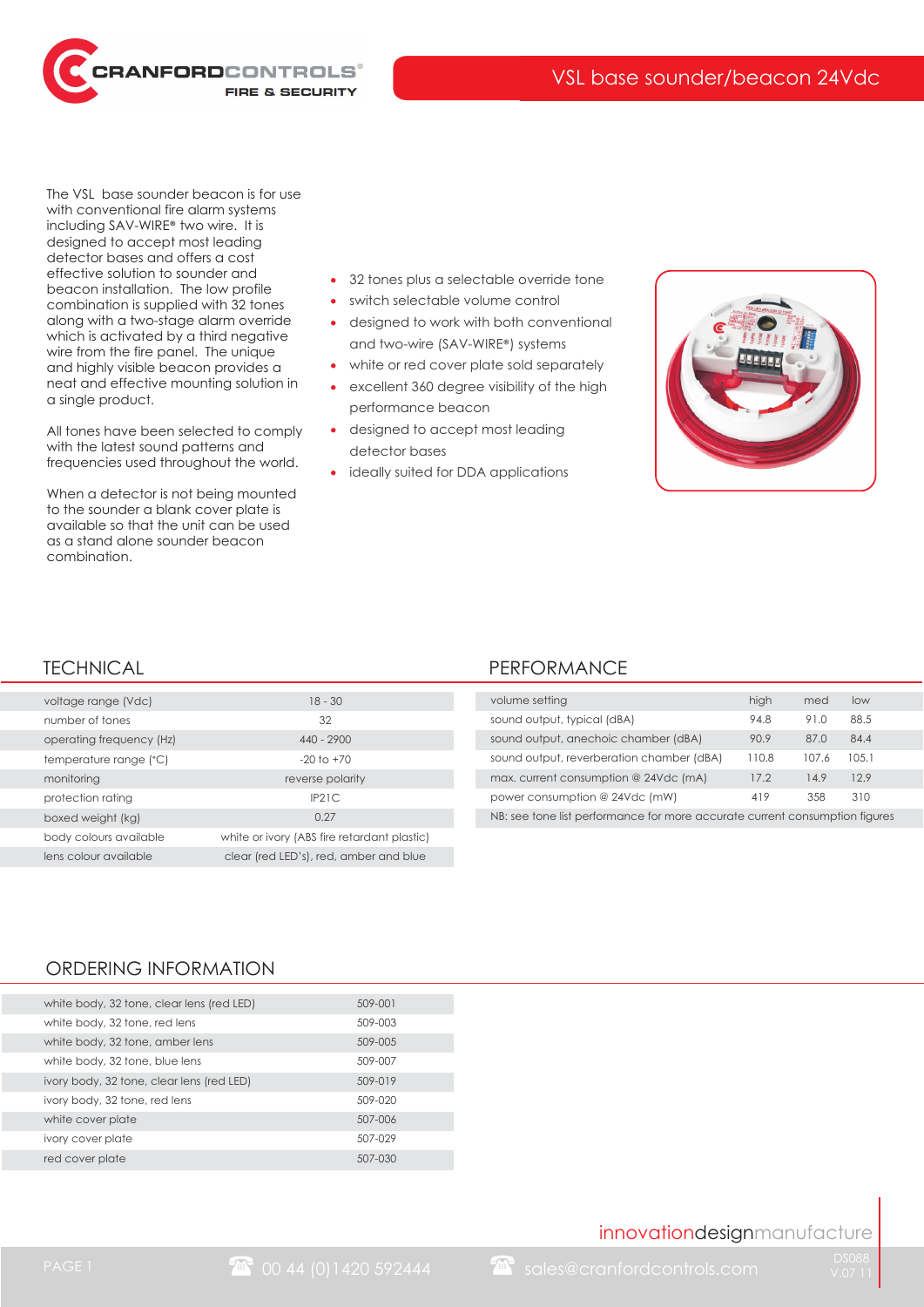

## DIMENSIONS, PRODUCT MOUNTING & CABLE ENTRY





### WIRING CONFIGURATION



#### TONE & VOLUME SELECTION

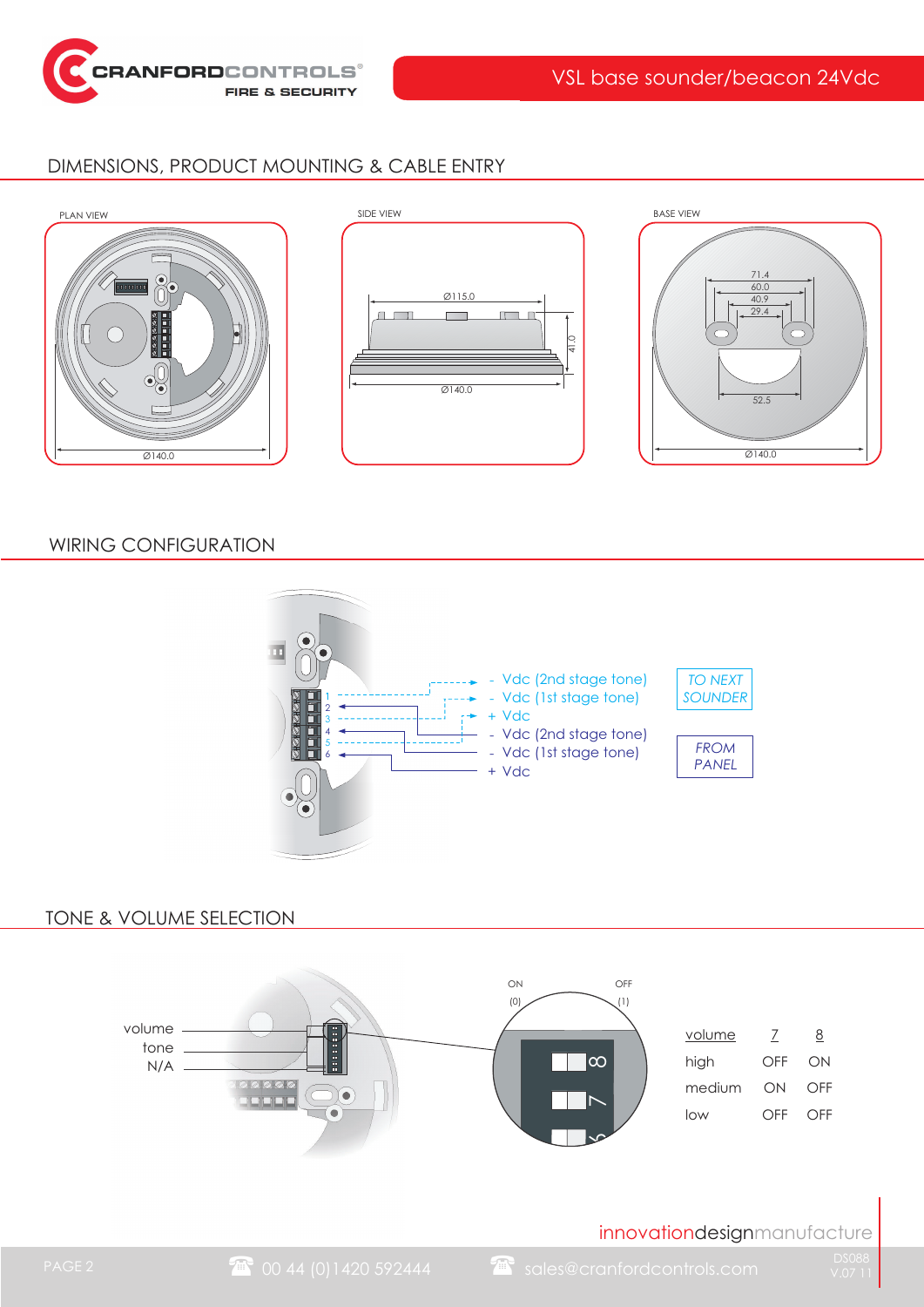

# TONE LIST - GRAPHICAL

|                | no. name                      | 1st stage frequency                                   | 1st stage graphical                                                                           | 2nd stage frequency                       | 2nd stage graphical                                               |
|----------------|-------------------------------|-------------------------------------------------------|-----------------------------------------------------------------------------------------------|-------------------------------------------|-------------------------------------------------------------------|
|                | LF Sweep (Cranford sweep)     | 800-1000Hz swept every 500ms (2Hz)                    | 1000Hz<br>800Hz                                                                               | 800Hz continuous                          | 800Hz                                                             |
| $\overline{2}$ | Alternative warble BS         | 800Hz for 250ms, then 960Hz for 250ms                 | 1000Hz<br>800Hz                                                                               | 800Hz continuous                          | 800Hz                                                             |
| 3              | Warble Tone BS                | 800Hz for 500ms, then 1000Hz for 500ms                | 1000Hz<br>800Hz<br>4/500ms<br>500ms                                                           | 800Hz continuous                          | 800Hz                                                             |
| 4              | Alternative warble BS         | 500Hz for 250ms, then 600Hz for 250ms                 | 600Hz<br>500Hz                                                                                | 500Hz continuous                          | 500Hz                                                             |
| 5              | HF Back up Interrupted        | 2800Hz for 1000ms, then off for 1000ms                | 2800Hz<br>$\rightarrow$<br>1000ms<br>1000ms                                                   | 2800Hz continuous                         | 2800Hz                                                            |
| 6              | LF Back up Alarm              | 800Hz for 150ms, then off for 150ms                   | $800Hz$ $\longrightarrow$ $\frac{1}{150ms}$<br>$\overline{\overline{\overline{\eta}}_{50ms}}$ | 800Hz continuous                          | 800Hz                                                             |
| 7              | HF Back up Interrupted (fast) | 2800Hz for 150ms, then off for 150ms                  | $2800Hz -$<br>$\frac{1}{150\text{ms}}$ = $\frac{1}{150\text{ms}}$ =                           | 800Hz continuous                          | 800Hz                                                             |
| 8              | LF Continuous tone BS5839     | 800Hz continuous                                      | 800Hz-                                                                                        | 800Hz continuous                          | 800Hz                                                             |
| 9              | Sweep - 9Hz                   | 800-900Hz swept every 1000ms (1Hz)                    | 900Hz<br>800Hz<br>1000ms                                                                      | 800Hz continuous                          | 800Hz                                                             |
|                | 10 Australian slow whoop      | 970Hz for 625ms, then off for 150m                    | 970Hz -<br>$^{4}$                                                                             | 500-1200Hz for 3250ms, then off for 250ms | 1200Hz<br>3750m                                                   |
|                | 11 Dutch sweep                | 970Hz continuous                                      | 970Hz                                                                                         | 500-1200Hz for 3500ms, then off for 500ms | 1200H:<br>500Hz<br>$\frac{1}{500}$ m<br>3500ms                    |
|                | 12 Analogue sweep             | 500-600Hz swept every 500ms (2Hz)                     | 600Hz<br>500Hz                                                                                | 500Hz continuous                          | 500Hz                                                             |
|                | 13 Sweep - 3Hz                | 800-970Hz swept every 333ms (3Hz)                     | 970Hz<br>800Hz                                                                                | 800Hz continuous                          | 800Hz                                                             |
|                | 14 Alternate HF slow sweep    | 2350-2900Hz swept every 333ms (3Hz)                   | 2900Hz<br>2350Hz                                                                              | 2400Hz continuous                         | 2400Hz-                                                           |
|                | 15 Fast HF sweep              | 2400-2800Hz swept every 143ms (7Hz)                   | 2800Hz<br>2400Hz                                                                              | 2400Hz continuous                         | 2400Hz                                                            |
|                | 16 US Temporal Pattern LF     | 950Hz for 500ms on, 500ms off (x3), then 1500ms off   | 2400Hz $\frac{1}{\sqrt{1-\frac{1}{2}}\sqrt{1-\frac{1}{2}}}$<br>$14 + 14$<br>500ms 1500ms      | 800Hz continuous                          | 800Hz                                                             |
|                | 17 Interrupted BS             | 800Hz for 500ms, then off for 500ms                   | $800Hz \overline{f = \frac{1}{500ms} + 500ms}$                                                | 800Hz continuous                          | 800Hz                                                             |
|                | 18 ISO 8201 LF BS5839 Pt 1    | 970Hz for 500ms, then off for 500ms                   | 970Hz $\overline{1}$ 500ms $\overline{1}$ 500ms $\overline{1}$                                | 970Hz for 500ms, then off for 500ms       | 970Hz $\frac{1}{100}$<br>500ms                                    |
|                | 19 Interrupted medium         | 1000Hz for 250ms, then off for 250ms                  | 1000Hz                                                                                        | 800Hz continuous                          | 800Hz                                                             |
|                | 20 ISO8201 HF                 | 2850Hz for 500ms, then off for 500ms                  | $2850Hz$ $\frac{1}{ }$ $\frac{1}{500ms}$ $\frac{1}{2}$ $\frac{1}{500ms}$ $\frac{1}{2}$        | 2850Hz for 500ms, then off for 500ms      | 2850Hz<br>$\frac{1}{\sqrt{100}}$ + $\frac{1}{\sqrt{100}}$ + 500ms |
|                | 21 Continuous                 | 1000Hz continuous                                     | 1000Hz                                                                                        | 1000Hz continuous                         | 1000Hz                                                            |
|                | 22 LF BUZZ                    | 800-950Hz swept every 9ms (110Hz)                     | 950Hz<br>800Hz                                                                                | 800Hz continuous                          | 800Hz -                                                           |
|                | 23 HF Continuous              | 2800Hz continuous                                     | 2800Hz                                                                                        | 2800Hz continuous                         | 2800Hz-                                                           |
|                | 24 Sweep                      | 800-970Hz swept every 111ms (9Hz)                     | 970Hz-<br><i>MWWWW</i><br>800Hz                                                               | 800Hz continuous                          | 800Hz -                                                           |
| 25             | German DIN tone               | 1200-500Hz swept every 1000ms (1Hz)                   | 1200Hz-<br>500Hz                                                                              | 800Hz continuous                          | 800Hz                                                             |
|                | 26 Swedish Fire signal        | 660Hz for 150ms, then off for 150ms                   | 660Hz<br>$\overline{\overline{z}}$ <sub>150ms</sub>                                           | 660Hz for 150ms, then off for 150ms       | 660Hz<br>$\frac{1}{150}$ hs<br>$\frac{1}{150}$                    |
|                | 27 French tone AFNOR          | 554Hz for 100ms, then 440Hz for 400ms                 | 554Hz<br>440Hz                                                                                | 800Hz continuous                          | 800Hz                                                             |
|                | 28 Swedish all clear signal   | 660Hz continuous                                      | 660Hz                                                                                         | 660Hz continuous                          | 660Hz -                                                           |
|                | 29 US Temporal Pattern HF     | 2900Hz for 500ms on, 500ms off (x3), then1500ms off   | 2900Hz $\frac{1}{\sqrt{1-\frac{1}{10}}}}$<br>$500ms$ 1500ms                                   | 2900Hz continuous                         | 2900Hz                                                            |
|                | 30 Siren 2 way ramp (short)   | 500-1200Hz rising for 250ms, then falling for 250ms   | 1200Hz<br>500Hz                                                                               | 800Hz continuous                          | 800Hz                                                             |
| 31             | FP1063.1-Telecom              | 800Hz for 250ms, then 970Hz for 250ms                 | 970Hz<br>800Hz                                                                                | 800Hz continuous                          | 800Hz                                                             |
|                | 32 Siren 2 way ramp (long)    | 500-1200Hz rising for 3000ms, then falling for 3000ms | 1200Hz<br>500Hz<br>3000ms<br>3000ms                                                           | 800Hz continuous                          | 800Hz -                                                           |